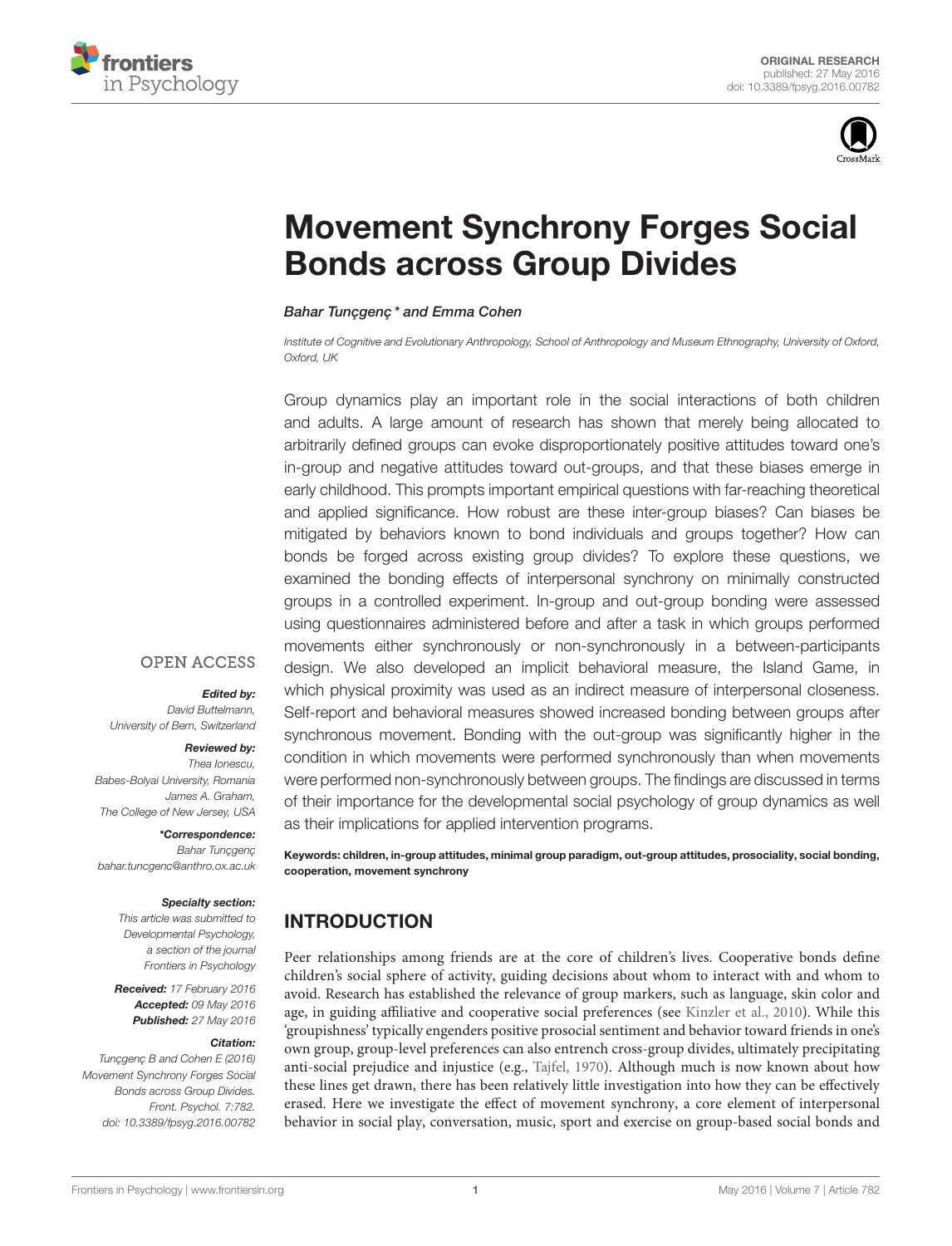divides. Synchrony has positive effects on social bonding and cooperation in adults (e.g., [Wiltermuth and Heath, 2009\)](#page-11-1) and children (e.g., [Cirelli et al., 2014a;](#page-10-1) Rabinowitch and Knafo-Noam, [2015;](#page-10-2) [Tarr et al., 2015\)](#page-11-2). Successful social and educational programs frequently incorporate sports, music and movement activities to improve relationships within and across groups [\(Bailey, 2005;](#page-9-0) [Schellenberg et al., 2015\)](#page-11-3). Yet, the causal mechanisms underlying their success are largely unknown. The current study explores the idea that performing synchronous movements reduces negative attitudes toward out-groups and bonds individuals across existing group divides.

A vast amount of research on adults suggests that group identities can bond people together and that group-based preferences powerfully shape social attitudes and behaviors toward others (e.g., [Tajfel, 1970\)](#page-11-0). People respond more positively to in-group than out-group members [\(Hewstone et al., 2002\)](#page-10-3), favor their own group and discriminate against the out-group (for a review, see [Fiske, 2002\)](#page-10-4), and empathize with and help ingroup members more than out-group members (e.g., Stürmer et al., [2005,](#page-11-4) [2006\)](#page-11-5). This stark distinction in attitudes toward ingroup vs. out-group members is known as in-group favoritism and out-group bias [\(Tajfel and Turner, 1979\)](#page-11-6), or groupishness. In-group favoritism refers to the attribution of positive qualities to one's own group and preferential cooperation toward in-group members, while out-group bias refers to negative attributions and discrimination against the out-group. Despite its potential negative implications for social discrimination, groupishness may be viewed as a kind of cognitive shortcut that can help make sense of the complex social world via generalizing rules of thumb [\(Tajfel, 1970\)](#page-11-0). In this regard, skills enabling group-based perception and categorization are crucial for social development.

Representation and categorization of the social world along group lines as "us" vs. "them" emerges early in childhood, and potentially has foundations in infancy. Infants as young as 3 months old better recognize and prefer looking at faces of the race they see most often to faces of an unfamiliar race [\(Kelly et al.,](#page-10-5) [2005\)](#page-10-5). Between 6 and 12 months of age, infants start displaying age-based preferences; they listen longer to the sounds of their peers [\(Legerstee et al., 1998\)](#page-10-6) and also look longer at the images of their peers [\(Sanefuji et al., 2006\)](#page-11-7) over adults. Starting from 5 months, infants prefer to look at adults who speak their native language over those who are foreign speakers [\(Kinzler et al.,](#page-10-7) [2007\)](#page-10-7) and they also prefer adults who speak with a native accent over those who speak with a foreign accent [\(Kinzler et al., 2007\)](#page-10-7). Ten-month-old infants prefer to receive toys from an adult who speaks their native language [\(Kinzler et al., 2007\)](#page-10-7) and 14-monthold infants preferentially imitate a native speaker over a foreign speaker [\(Buttelmann et al., 2013\)](#page-9-1).

In early childhood, group-based social categorization continues to shape children's social attitudes and behaviors, including affiliation. For instance, 3-year old children more readily select objects and activities endorsed by same-sex and same-aged others [\(Shutts et al., 2010\)](#page-11-8). When asked who they would like to be friends with, 5-year-old children choose native language speakers over foreign language and foreign-accented speakers [\(Kinzler et al., 2007,](#page-10-7) [2009\)](#page-10-8). Gender also becomes important in guiding children's friend choices around 4–6 years of age [\(Martin et al., 1999\)](#page-10-9). Importantly, by this age, grouprelated biases appear to acquire a conventional element; children not only assume that others would also prefer same-sex partners, but they also anticipate more social approval from others if they play with same-sex peers [\(Martin et al., 1999\)](#page-10-9). Indeed, this preference for same-sex peers increases until adolescence, when an interest for opposite-sex partners starts to reverse the pattern [\(Ruble et al., 2006\)](#page-11-9). Notably, however, race-based preferences do not reliably exist until around 4–5 years of age (Bennett and Sani, [2003;](#page-9-2) [Shutts et al., 2010;](#page-11-8) [Weisman et al., 2014;](#page-11-10) though see [Dunham et al., 2013\)](#page-10-10). There is also evidence that, from the age of 5, children's ethnicity-based group biases cut across minimal group preferences. They report liking a member of an out-group more if the out-group is of the same-ethnicity than if he or she is of different ethnicity to them [\(Nesdale et al., 2004\)](#page-10-11). Further, social status becomes increasingly important: children report liking an out-group more if the out-group has a high status than a low status, and may even prefer to switch their group membership [\(Nesdale et al., 2004\)](#page-10-11).

Group-related biases emerge even in the absence of realworld divides to which children may be regularly exposed through their development, such as sex, race, age, or language differences. Research within the "minimal group paradigm" has demonstrated that, in both adults and children, arbitrary group memberships can be sufficient to induce group-related stereotyping and preferences [\(Tajfel et al., 1971\)](#page-11-11). In a minimal group paradigm, people are randomly assigned to groups based on trivial criteria (e.g., the toss of a coin) after which their behaviors and attitudes toward in- and out-group members are assessed. Although the group allocation is random, its effects can be significantly socially divisive. Minimal group paradigm research with young children has shown that, similar to adults, children tend to overlook positive features of the out-group while at the same time selectively encoding positive information about the in-group [\(Schug et al., 2013\)](#page-11-12). When given the option, children punish selfish acts of out-group members more than those of ingroup members [\(Jordan et al., 2014\)](#page-10-12), allocate more resources to the in-group and attribute more positive characteristics to the ingroup [\(Dunham et al., 2011\)](#page-10-13). Further, children trust and learn information provided by in-group members more, even if the ingroup informant has proven to be unreliable and the out-group informant is reliable [\(MacDonald et al., 2013\)](#page-10-14). Group-related biases in children as incurred by minimal group allocations are observed in assessments with both explicit measures (e.g., directly asking children how they feel about the out-group) and implicit measures (e.g., matching positive/negative adjectives with in-group/out-group; [Dunham et al., 2011\)](#page-10-13). Overall, these findings suggest that groupishness can have a pervasive and profound impact on children's social behaviors, preferences, categorizations, and interactions.

Nevertheless, as the research on the relevance of status in children's group preferences has shown, in-group or similaritybased favoritism may be informed or even overturned under certain conditions. Compared to the large amount of research on how biases are established, there is relatively little research on factors that are associated with the attenuation of children's ingroup favoritism. A comparison of 5-, 7-, and 9-year-olds showed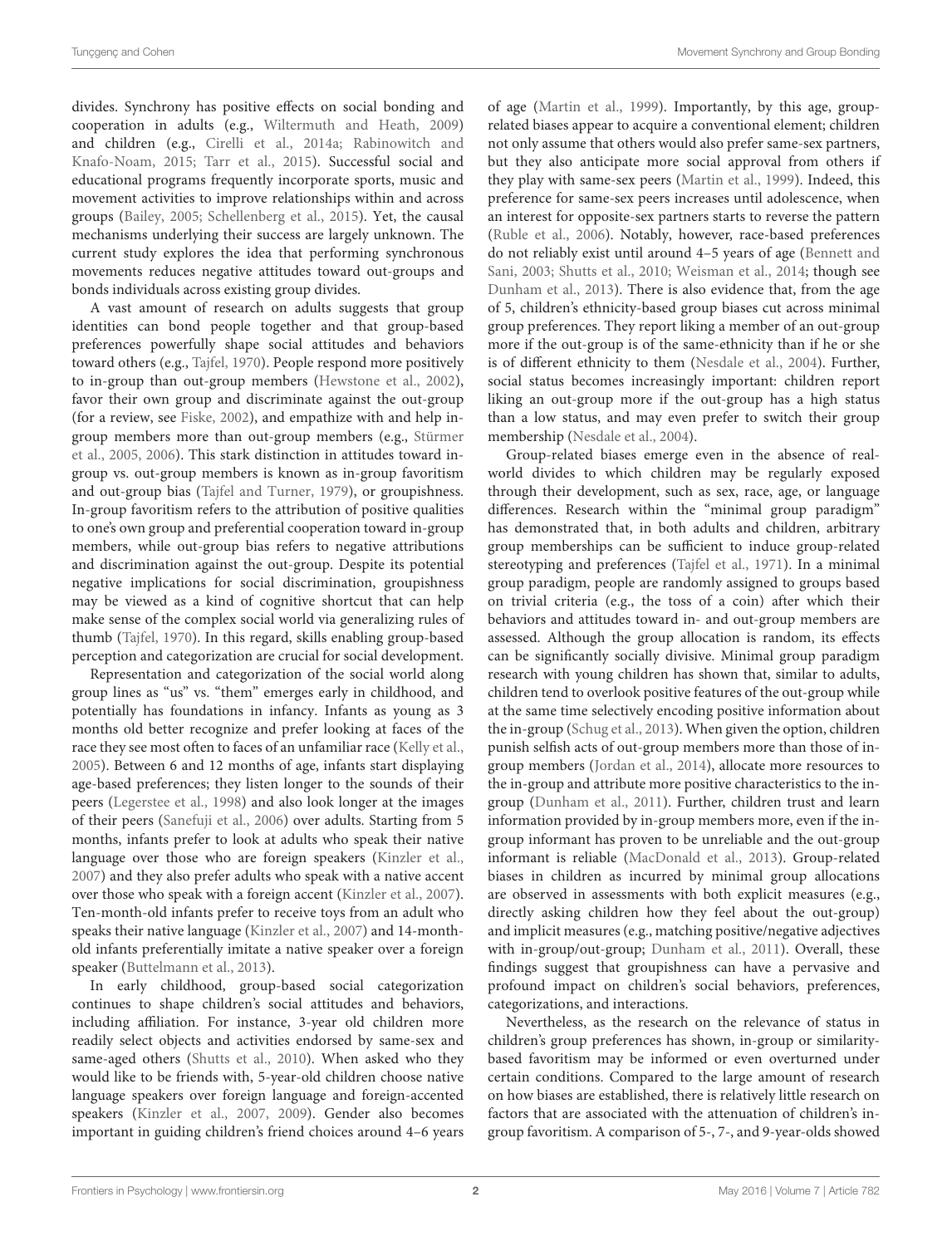that the youngest group displayed more out-group derogation than the older groups, with no difference between 7- and 9 year-olds [\(Nesdale et al., 2004\)](#page-10-11). This suggests that group-related biases may start to stabilize around 7 years of age. Another study showed that, although 4- to 5-year-old children showed ingroup favoritism at baseline, viewing an in-group member behave anti-socially led children to allocate fewer resources and express less liking toward the in-group member [\(Hetherington et al.,](#page-10-15) [2014\)](#page-10-15). Hence, group stereotyping that young children display under minimal group conditions is not uncompromising; rather, it is strategically attentive to relevant sources of Supplementary Information.

Research in the context of educational and social programs among risk groups and minorities is insightful also. Intergroup contact, for example, can diminish negative attitudes toward racially and ethnically diverse groups in early and middle childhood (e.g., [McGlothlin and Killen, 2006;](#page-10-16) [Crystal et al., 2008;](#page-10-17) [Feddes et al., 2009\)](#page-10-18). The effectiveness of intergroup contact appears to stem from the two groups having equal statuses, sharing experiences and forming an overarching group identity that encompasses both groups [\(Allport, 1954;](#page-9-3) [Rutland and Killen,](#page-11-13) [2015\)](#page-11-13). Yet, how can these conditions be effectively established? How are such effects achieved? Here we investigate the effect of interpersonal movement synchrony on social bonding across group divides. Evidence from cultural intervention programs supports the view that collective movement, such as in dance, exercise and sport, can reduce intergroup biases and increase bonding and cooperation across groups. For example, schoolbased community development programs involving dancing in time to rhythms and playing instruments have been shown to increase a range of positive outcomes, including sense of collective identity, understanding of others' cultural values, inclusion of out-group members and feelings of belongingness [\(Dillon, 2006;](#page-10-19) [Marsh, 2012;](#page-10-20) for similar results on sportsbased programs, see [Bailey, 2005\)](#page-9-0). Similarly, training programs conducted with children aged 8–11, which had an emphasis on music production within groups, facilitated emotional empathy [\(Rabinowitch et al., 2012\)](#page-10-21), sympathy and prosocial attitudes [\(Schellenberg et al., 2015\)](#page-11-3).

Recent experimental research also has identified positive effects of movement synchrony on bonding and cooperation. In adults, performing synchronous movements, such as walking or tapping in time to the same rhythm as another person, has been shown to enhance feelings of similarity, groupishness, cooperation [\(Wiltermuth and Heath, 2009;](#page-11-1) Valdesolo and Desteno, [2011;](#page-11-14) [Reddish et al., 2013\)](#page-11-15) and trust [\(Launay et al.,](#page-10-22) [2013\)](#page-10-22) among participants. Interestingly, one study found that participants spontaneously synchronized their movements more with minimally constructed out-group members than they did with in-group members [\(Miles et al., 2011\)](#page-10-23), suggesting that, under certain conditions, movement synchrony may be unconsciously used by individuals to reduce intergroup differences and decrease social distance.

There is mounting evidence also that movement synchrony is linked to pro-sociality and social bonding in children. Infants prefer synchronously-moving social partners to nonsynchronously moving partners [\(Tunçgenç et al., 2015\)](#page-11-16) and help others more if the other person has moved in synchrony with them [\(Cirelli et al., 2014a\)](#page-10-1). Notably, they do not help a neutral observer who has not performed any movements, suggesting that the pro-social effects of movement synchrony are targeted specifically toward the interactants [\(Cirelli et al., 2014b\)](#page-10-24), though further research is required to investigate subsequent generalized prosociality toward non-participants (see Carpenter et al., [2013;](#page-9-4) [Reddish et al., 2014\)](#page-11-17). Four-to-six year olds help a game partner more after performing synchronous activities together [\(Tunçgenç, 2015\)](#page-11-18) and 8–9 year old children report stronger feelings of similarity and closeness after performing rhythmical, synchronous tapping movements with a peer than after comparable non-synchronous movements (Rabinowitch and Knafo-Noam, [2015\)](#page-10-2). Together, these findings affirm the positive social effects of movement synchrony in children. Yet, our understanding of the strength, conditions, and duration of the synchrony effect is still limited. For example, to date, most of the research has investigated children's interactions either with strangers or with one other peer. There are no controlled experimental studies on how movement synchrony operates in more naturalistic group settings among children, the default context of their real-life peer interactions and of the aforementioned intervention and training programs.

Here we aimed to investigate specifically the effect of movement synchrony in facilitating social bonds in an intergroup setting. We hypothesize that movement synchrony between groups facilitates out-group bonding, thereby reducing group-bias between the in-group and the out-group. In order to measure social bonding within and between groups, we used established questionnaires (adapted from [Aron et al.,](#page-9-5) [1992;](#page-9-5) [Glass and Bensho](#page-10-25)ff, [2002;](#page-10-25) [Wiltermuth and Heath, 2009;](#page-11-1) [Martin et al., 2012\)](#page-10-26) as well as a new game measure. The game, which we call the Island Game, was an implicit behavioral measure in which physical closeness was used as an indirect measure of social closeness. Physical proximity and approach behavior have long been used as indicators of social closeness and bonding in comparative animal research (e.g., Clay and de Waal, [2013\)](#page-10-27). Social psychology studies conducted with adults have reported strong positive associations between physical proximity and social closeness [\(IJzerman and Semin, 2010;](#page-10-28) Fay and Maner, [2012\)](#page-10-29). Inspired by these approaches, the Island Game was developed to measure the effects of synchronous group movement as compared with non-synchronous group movement on group-based preferences by assessing the willingness of children from different groups to be in close proximity with one another (more details below).

## **METHODS**

## Participants

One hundred and two participants (53 female,  $M_{age} = 105.25$ months, range: 84.10-139.34;  $M_{sync} = 104.78$ ,  $M_{non-sync} = 105.55$ ) took part in the study. The choice of this age range took account of children's developing motor capabilities. Previous studies have shown that it is only after 7–8 years of age that children can move in synchrony with a rhythm and with other individuals at levels comparable to those of adults [\(Drake et al., 2000;](#page-10-30) McAuley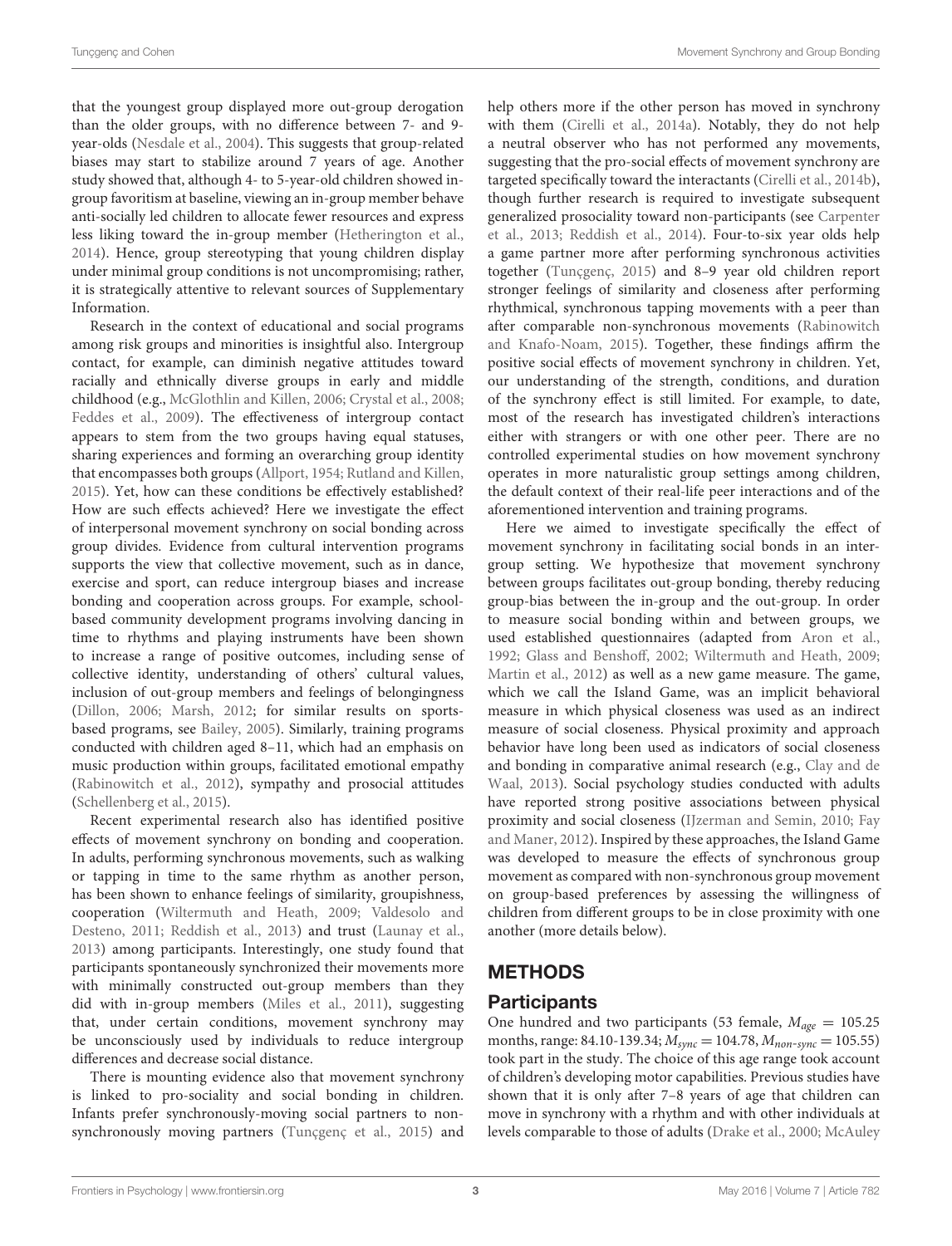et al., [2006\)](#page-10-31). The participants were recruited from local primary schools in [name of place masked for blind review] and came from middle-class, mixed ethnic backgrounds. All of the children were proficient in the language used during testing [language masked for blind review], although 6 children (3 boys) needed the experimenter's (E) help in completing the questionnaires due to reading difficulties. The study received ethics approval from the University's ethics board and, in line with the Declaration of Helsinki, written permission was obtained from the teachers and the parents of the participants prior to testing.

There were six participants in each session (either 4 boys and 2 girls or 2 boys and 4 girls), split into two arbitrary groups (either 2 boys and 1 girl or 1 boy and 2 girls in both groups). Groups therefore resembled real-life mixed-sex groups, without sex being introduced as another grouping factor as neither group or session consisted exclusively of girls or boys. The within-session age difference among children ranged between 6 months 4 days and 12 months 16 days, a statistically insignificant difference,  $F_{(1, 15)} = 0.003$ ,  $p = 0.96$ . More detailed descriptive statistics on the number of participants by condition are provided in **[Table 1](#page-3-0)**.

## Materials and Procedure

## General Set-up and Procedure

Each session consisted of 5 phases: (1) minimal group formation, (2) pre-test questionnaires, (3) Moves Task, (4) Island Game, and (5) post-test (long) questionnaire. Three separate areas were created in the experiment room to accommodate the different tasks (see **[Figure 1](#page-4-0)**).

Upon arrival, children were first assigned to one of two groups: the orange group or the green group. Once the groups were formed, children wore vests that matched their group's color and were directed to their group's area. In the Group Areas, there were 3 mats (of matching color to the group's color) with individual shapes printed on them. The shapes were used to identify the children individually. Cards with these shapes printed on them were used throughout the experiment to indicate each child's spot in a task or game. The Group Areas were used for a warmup activity and for children to complete the questionnaires. The Moves Task took place in an area adjacent to the Group Areas. A tall room divider that occluded visual access separated the Moves Task Areas of the two groups during the training phase. The children learned and practiced the Moves Task within their groups with the room divider present. For the test phase, E removed the divider and the children performed the Moves Task

<span id="page-3-0"></span>

|  |  |  | TABLE 1   Descriptive statistics of the sample by condition and in total. |  |  |  |  |
|--|--|--|---------------------------------------------------------------------------|--|--|--|--|
|--|--|--|---------------------------------------------------------------------------|--|--|--|--|

|                                |        | Synchrony | Non-synchrony | Total |
|--------------------------------|--------|-----------|---------------|-------|
| Sex                            | Female | 27        | 26            | 53    |
| $(n =$ number of participants) | Male   | 21        | 28            | 49    |
| Tempo                          | 585ms  | 8         | 9             | 17    |
| $(n =$ number of sessions)     | 555ms  | 8         | 9             | 17    |
| Movement Set                   | Set 1  | 8         | 9             | 17    |
| $(n =$ number of sessions)     | Set 2  | 8         | 9             |       |

while facing the other group. Following the Moves Task phase, the children were taken to the Island Game Area, where they played the Island Game. Finally, children returned to their Group Areas to complete post-test questionnaires.

#### Phase 1: Minimal Group Formation

To determine the group composition, children drew cards from a ballot bag. Although the drawing of cards seemed random, in reality, the cards were assorted in such a way to ensure the correct male-female ratio in each group, i.e., by fixing the order of drawing the cards. Cards were colored either orange or green and had certain shapes on them, which were used to identify the children individually (colors and shapes counterbalanced across conditions). To further establish identification with their group, children wore color-coded group vests. They then took their seats on their group's mats and did a warm-up activity. The warm-up activity required the children to work together with their group to draw a group flag that was then hung on the board in their Group Area.

#### Phase 2: Pre-test Questionnaires

At their individual positions in their Group Areas, children were asked to complete two brief questionnaires to assess how bonded they were to their in-group and to the out-group; the Ingroup Bonding ( $IB<sub>pre-test</sub>$ ) and Out-Group Bonding ( $OB<sub>pre-test</sub>$ ) questionnaires, respectively. For a list of the questionnaire items, see Table S1. Both IB<sub>pre-test</sub> and OB<sub>pre-test</sub> consisted of three 5-point Likert type questions each (where  $1 =$  Strongly disagree,  $2 =$  Disagree,  $3 =$  Don't agree or disagree,  $4 =$ Agree,  $5 =$  Strongly agree). The questions were adapted from questionnaires previously used to examine sports teams' bonding in children [\(Glass and Bensho](#page-10-25)ff, [2002;](#page-10-25) [Martin et al., 2012\)](#page-10-26). Brief instruction on how to use the Likert scale was given at the beginning. Children completed the questionnaires individually and privately in their own time.

#### Phase 3: Moves Task

On completion of the pre-test questionnaires, children were brought to the Moves Task Area. This task required the children to perform whole-body movements in time to beats that they heard from their headphones.

Training videos, created by the first author (B.T.), were used. In these, she instructed children on how to perform the moves in time to the beat and demonstrated the moves. All of the moves were basic leg and arm movements such as stepping to the side and stretching or swinging the arms. None required any prior experience and they were selected so as to avoid evoking a particular meaning (e.g., such as in clapping, marching, etc.). For a sample of the moves video used, please refer to the Supplementary Materials video.

For the beats, two auditory tracks of drumbeats (585 and 555 ms) were created using Garageband software. Using Silent Disco technology, each computer was connected to a separate audio channel, from which the drumbeats were presented to children's individual wireless headphones. This way, the two groups in each session could receive their own visual (instruction videos for the moves) and auditory stimuli (the beats presented through the two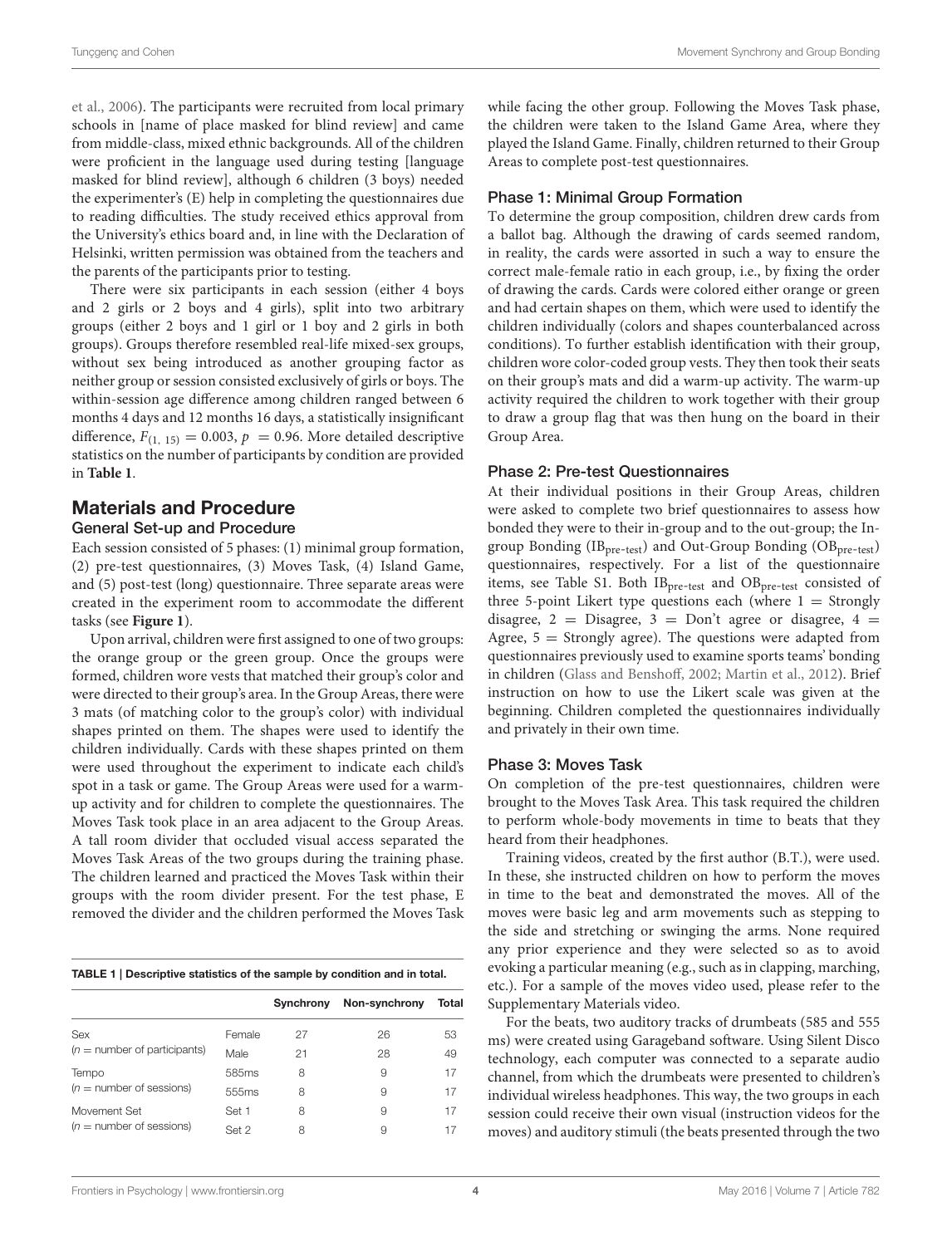

<span id="page-4-0"></span>audio channels) simultaneously without knowing what stimulus the other group was receiving. In the synchrony condition, both groups were presented with the same movement set and the same beats, while in the non-synchrony condition different movement sets and different tempi beats were presented to the two groups. To increase the contrast across conditions, two different movement sets were used, each comprising three moves.

Videos were shown to the children via 13′′ computer screens, a separate one for each group. The training videos lasted for just under 6 min. In the videos, the instructor first demonstrated the moves in a step-wise fashion one by one. Following each demonstration, she asked the children to join her in doing the move in time to the beats. When individual training for all three moves was completed, the moves were practiced one final time for the whole duration of the auditory track that was later presented in the test phase. E observed the children during training; all of the children could proficiently perform the moves following the beats by the end of the training.

After the training was over, E instructed the children that they would do the moves once more, this time facing the other group. She removed the room divider between the groups and positioned the children in a crescent shape around the computer screens, so that all children could see all the other group members, their own group members and their video at the same time (see **[Figure 1](#page-4-0)**). In order to eliminate potential memory demands, an instruction-free video of E performing the moves was provided during the test phase too. The test phase lasted for approximately 3 min.

#### Phase 4: Island Game

The Island Game took place immediately after the Moves Task test. In this game, three islands (charcoal-colored mats of 100 cm diameter) were placed on the floor, each spaced approximately 2 m from the adjacent island. One group of children (orange or green) was positioned in the space between two of the islands and the other group of children was positioned in the space between the other two islands. Two of the islands were therefore closer to either one of the groups and one island in the middle was equally close to both groups (see **[Figure 1](#page-4-0)**). Children's individual positions were determined via the shape cards on the floor.

The game required that the children would start from a crouching position and would quickly run to an island of their choice on the experimenter's signal. At the start of each trial, the children were told to crouch on their dedicated spots with eyes closed and their face to the floor. They maintained this position until E counted down from 3, at which point E announced, "Go!" and the children jumped up and ran to the island that they chose. Choosing to go to an island that was closer to one's own group vs. the other group was taken as a reflection of social closeness to one's own group vs. the other group. The Island Game was repeated 6 times and children's starting positions within their group "zone" were shuffled each time. After the Island Game was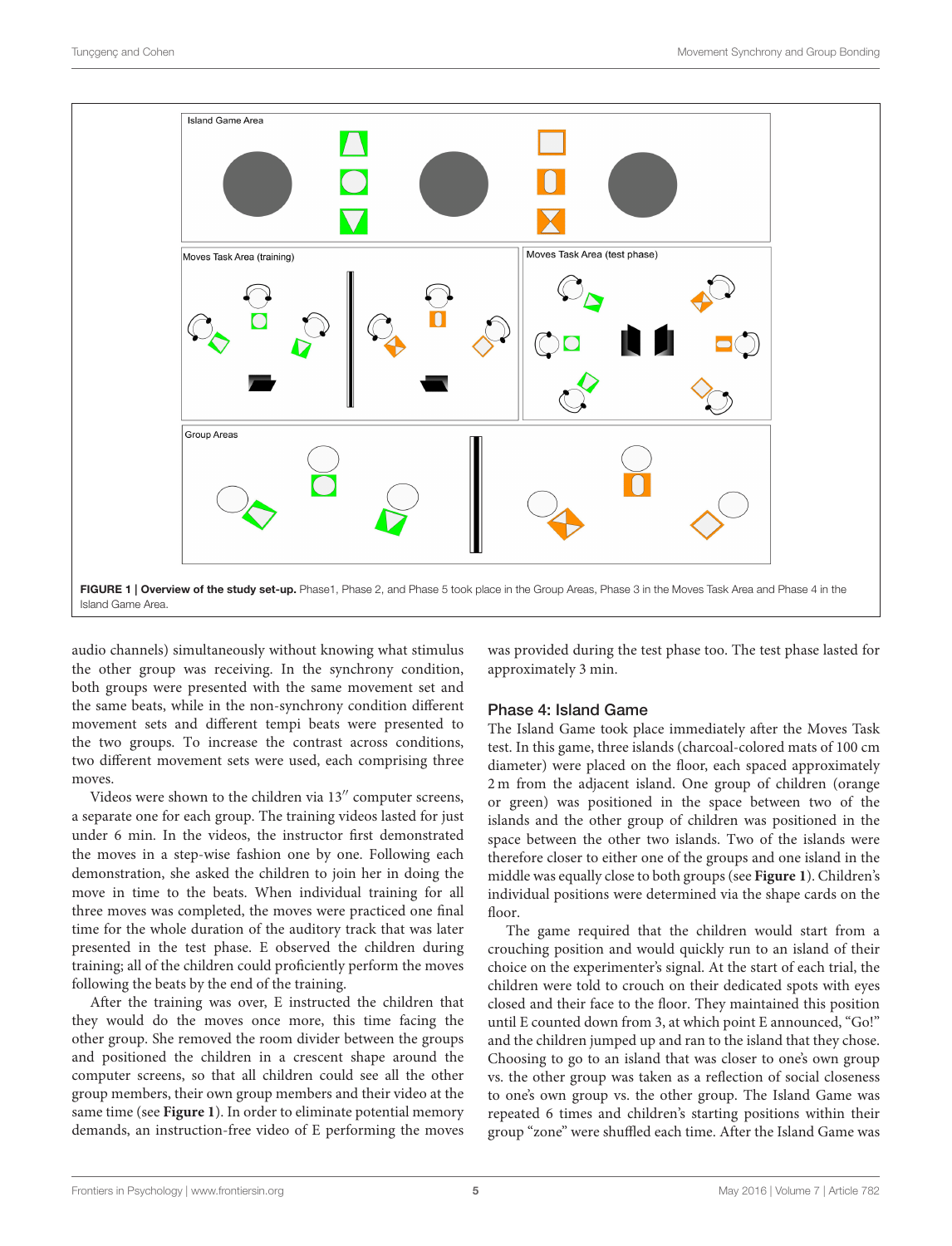finished, children went back to their Group Area and completed the post-test questionnaires.

#### Phase 5: Post-test (Long) Questionnaire

The post-test questionnaire comprised of three parts. Unless otherwise stated, all questions were answered on a 5-point Likert type scale  $(1 =$  Strongly disagree,  $2 =$  Disagree,  $3 =$  Don't agree or disagree,  $4 = \text{Agree}$ ,  $5 = \text{Strongly agree}$ ). A list of the questionnaire items is provided on Table S1.

The first set of questions concerned children's experiences of the activities that they had just done (perceived difficulty, success and enjoyment). The second set of questions was similar to the pre-test questionnaires; items assessed how bonded children felt toward their in-group and the out-group. We named these questionnaires  $IB_{long}$  and  $OB_{long}$ . Within both  $IB_{long}$  and OBlong, 3 of the items were identical to those in the pre-test questionnaires,  $IB<sub>pre-test</sub>$  and  $OB<sub>pre-test</sub>$ . These 3 items ( $IB<sub>post-test</sub>$ and OB<sub>post-test</sub>) were analyzed separately to assess how children's bonding levels changed before and after the Moves Task (more details follow in the Results section). The items in IBlong and OBlong were adapted from existing measures of sports team bonding and bonding questions used in adult synchrony research (see Table S1 for sources for each item).

The third section of the post-test questionnaires was an adapted version of the pictorial Inclusion of Other in Self (IOS) scale, used to assess participants' perceived relationship to the in-group and to the out-group [\(Cameron et al., 2006\)](#page-9-6). In this scale, two circles representing the participant and the group were displayed with increasing degrees of overlap (from entirely separated to entirely overlapping), yielding five response options. Circles were annotated with stickman figures representing the child (labeled "YOU") and the group (labeled "YOUR GROUP" or "OTHER GROUP"). Participants marked one of the five options that best represented how close or how distant they felt toward the group under question. Instructions on how to interpret the IOS scale were provided to all children at the beginning of the post-test questionnaire phase.

The post-test questionnaires ended with one question (Q48), which asked the children whom they would like to choose as playmates if they were to do some more activities later. Children indicated their response by choosing one of the four multiplechoice answers: (a) 2 people from my group, (b) 2 people from the other group, (c) 1 person from my group and 1 person from the other group, and (d) Any 2 people—I don't mind.

When finished, children were thanked and dismissed from the study. The Moves Task and Island Game phases of all sessions were video recorded for coding purposes.

## CODING AND DATA PREPARATION

#### Moves Task

A coder blind to the hypotheses and conditions watched all of the Moves Task test phases of the videos and rated them for synchrony. First, the coder assessed how synchronously the two groups moved within a session by giving that session a rating from 1 to 7, where  $1 = not$  at all synchronous and  $7$  = perfectly synchronous, and then made a blind guess as to which condition the video belonged to. Ratings for the synchrony condition ( $M_{sync} = 5.75$ ) were significantly higher than ratings for the non-synchrony condition ( $M_{non-sync}$  = 3.22),  $t_{(16)} = -5.26$ ,  $p < 0.0001$ . Condition guess accuracy was 100%, binomial  $p < 0.0001$ .

## Bonding Questionnaires

Factor analyses were conducted for the six Likert type questionnaires: IB<sub>pre-test</sub>, OB<sub>pre-test</sub>, IB<sub>post-test</sub>, OB<sub>post-test</sub>, IBlong, and OBlong. Preliminary tests and correlational analyses confirmed that the questionnaires were suitable for factor analysis (for inter-item correlations see Figures S1–S3; for the other tests see Table S2). From the results of the Principal Component Analysis (PCA), only one component was extracted from each questionnaire, which we interpret as a single, composite construct of social bonding. Only items with a factor loading of >0.4 were retained. Consequently, two items were dropped from the OBlong questionnaire, namely the items "I don't like my group" and "I feel bad about my group". For all other questionnaires, all of the items were retained. The detailed results of the PCAs and internal consistency values of each questionnaire can be found in Tables S3 and S4. Given the high internal consistencies of the questionnaires, responses across items for each questionnaire were averaged for each participant and these mean scores were used in subsequent analyses.

## IOS Scales

For the IOS scales, children received a score ranging from 1 to 5 depending on the option chosen, with higher scores indicating higher self-group overlap.

## Island Game

Participants' island choices were categorically coded as 0, 1 or 2, where  $0 =$  the island closest to the participant's own group and furthest from the other group ("Own Group Island"),  $1 =$  the island in the middle (equidistant from the group islands and to participants from each group), and  $2 =$  the island closest to the other group and furthest from the participant's own group ("Other Group Island"). Reliability analysis on children's Island Game choices, conducted with two coders who were blind to conditions and one who was blind to the hypotheses, revealed good agreement,  $r = 0.87$ .

Recognizing the potential for island choices to be influenced by the other participants in this group task, we analyzed the Island Game data for Intraclass Correlations (ICC). When all six trials were included in analysis, average intra-session variance differed from the overall variance,  $ICC = 0.24$ , CI [0.526, 0.720],  $F_{(1, 100)} = 4.27$ ,  $p = 0.03$ , suggesting interdependence among children's responses within trials. Therefore, we assessed ICC for the first trial only, in which children made their initial island choices and which we would therefore expect to be uninfluenced by their own and others' previous choices. The interdependence in children's responses disappeared when only the first trial responses were analyzed,  $ICC = 0.009$ ,  $CI [-0.014, 0.967]$ ,  $F_{(1, 100)} = 1.16$ ,  $p = 0.28$  (see Supplementary Materials for ICC scores by trial and condition). Hence, to avoid problems of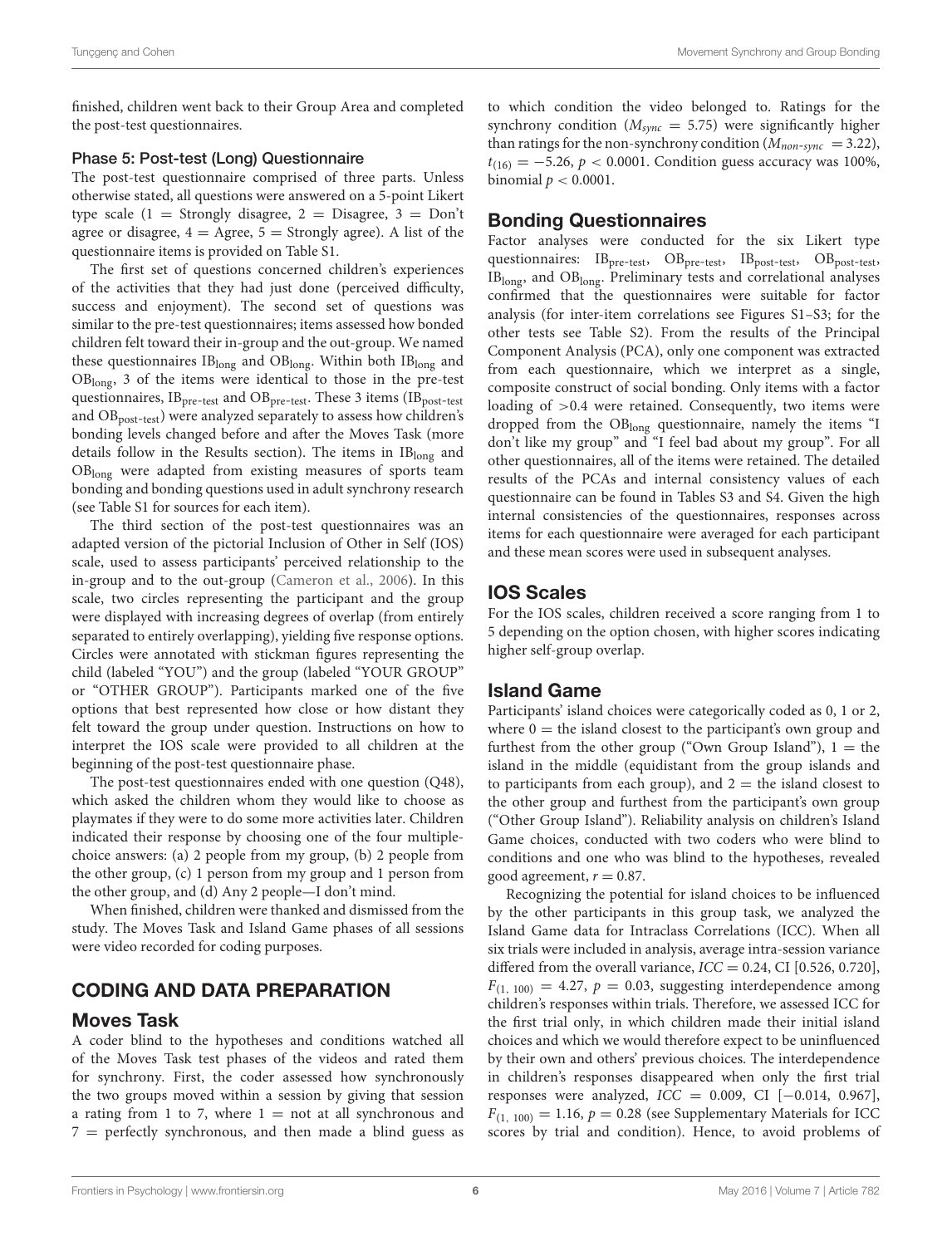group-level interdependence in subsequent main analyses, only first trial responses were used.

All analyses were performed using R software [\(R Core Team,](#page-11-19) [2013\)](#page-11-19) and following the recommendations of [Field et al.](#page-10-32) [\(2012\)](#page-10-32).

## RESULTS

## Minimal Group Bias

A manipulation check for the minimal group effect confirmed that, at baseline (i.e., before performing the Moves Task) children overall reported higher bonding toward their ingroup ( $M_{IB} = 4.37$ ) than toward the out-group ( $M_{OB} = 3.22$ ),  $F_{(1, 95)} = 73.41, p < 0.0001, \eta^2 = 0.44$ . Being in the synchronous vs. non-synchronous condition did not influence children's pre-Moves Task scores on IB<sub>pre-test</sub>,  $M_{sync}$  = 4.40,  $M_{non-sync}$  = 4.35,  $F_{(1, 94)} = 0.22$ ,  $p = 0.64$ , or on OB<sub>pre-test</sub>,  $M_{sync} = 3.21$ ,  $M_{non-sync} = 3.22, F_{(1, 94)} = 0.01, p = 0.99$ . Within both synchrony and non-synchrony conditions, boys scored lower on out-group bonding questions than girls,  $M_{\text{boys}} = 2.89$ ,  $M_{\text{eirls}} = 3.52$ ,  $F_{(1, 94)}$  $= 8.04, p = 0.006$ . No differences in in-group bonding were found between boys and girls. Further, a main effect of age was found on both in-group and out-group questionnaires, ingroup:  $F_{(1, 94)} = 4.65$ ,  $p = 0.03$ ; out-group:  $F_{(1, 94)} = 3.66$ ,  $p$ = 0.06. With increasing age, a gradual decrease was observed in inter-group biases. However, Bonferroni-adjusted pairwise comparisons revealed no significant differences between any of the age groups between 7 and 11, all  $ps > 0.05$ . No effect of group color was found in any of the pre-test bonding questionnaires.

## Synchrony Effects

#### Bonding Questionnaires

First, data were checked for any differences across conditions in children's experiences with the games. Children in the synchrony and non-synchrony conditions found the Moves Task similarly easy,  $M_{sync} = 4.58$ ,  $M_{non-sync} = 4.32$ ,  $F_{(1, 100)} = 2.64$ ,  $p = 0.11$ . Enjoyment ratings were also similarly high across conditions for the Moves Task,  $M_{sync} = 4.25$ ,  $M_{non-sync} = 4.24$ ,  $F_{(1, 100)} =$ 0.002,  $p = 0.96$ , and the Island Game,  $M_{sync} = 4.46$ ,  $M_{non-sync}$  $= 4.37, F_{(1, 100)} = 0.24, p = 0.62$ . Neither short or long posttest questionnaires were significantly influenced by children's age, sex, group color, tempo, and movement set, all  $ps > 0.05$ .

Next, we examined the effect of movement synchrony on children's in-group and out-group bonding in the short pre-test and post-test questionnaires and the long post-test questionnaires. For the short questionnaires, difference scores were calculated by subtracting participants' post-Moves Task scores from their pre-Moves Task scores on the short IB and OB questionnaires, i.e.,  $IB_{dif} = IB_{post-test} - IB_{pre-test}$ , by which higher positive scores indicate greater increase in bonding. The exact means of children's IB and OB scores before and after the Moves Task are provided in **[Table 2](#page-6-0)**. No effect of condition was found on the change in children's bonding with the ingroup (IB<sub>dif</sub>),  $M_{sync} = 0.03$ ,  $M_{non-sync} = -0.15$ ,  $F_{(1, 94)} = 2.02$ ,  $p = 0.16$ . However, as predicted, OB<sub>dif</sub> was higher for children in the synchrony condition ( $M_{sync}$  =0.84) than for children in the non-synchrony condition ( $M_{non-sync} = 0.25$ ),  $F_{(1, 94)} = 9.16$ ,  $p = 0.003$ ,  $\eta^2 = 0.09$  (see **[Figure 2A](#page-6-1)**). Separate paired-samples

t-tests within each condition confirmed that the increase in out-group bonding was significant for the synchrony condition,  $t_{(41)}$  = -5.47, p < 0.0001, d = 0.84, but not for the nonsynchrony condition,  $t_{(53)} = -1.58$ ,  $p = 0.12$ .

Similar results were obtained for the long post-test questionnaires: paired t-tests revealed that there was no significant effect of condition on in-group bonding (IBlong),  $M_{sync} = 3.73$ ,  $M_{non-sync} = 3.66$ ,  $F_{(1, 100)} = 0.36$ ,  $p = 0.55$ , but bonding to the out-group (OBlong) was significantly higher in the synchronous than the non-synchronous condition (see **[Figure 2B](#page-6-1)**),  $M_{sync} = 3.81$ ,  $M_{non-sync} = 3.24$ ,  $F_{(1, 100)} = 6.76$ ,  $p = 0.01$ ,  $\eta^2 = 0.06$ . Further, following synchronous movement, levels of bonding to the in-group  $(IB_{long})$  and out-group (OB<sub>long</sub>) were indistinguishable,  $M_{IB}$  = 3.73,  $M_{OB}$  = 3.81,  $t_{(47)} = -0.71$ ,  $p = 0.48$ . In the non-synchrony condition, the difference between in-group bonding  $(IB_{long})$  and out-group

<span id="page-6-0"></span>TABLE 2 | Means of the short versions of the pre-test and post-test questionnaires, IB and OB, by condition.

|               | In-group (IB)   |           | Out-group (OB) |           |  |
|---------------|-----------------|-----------|----------------|-----------|--|
|               | <b>Pre-test</b> | Post-test | Pre-test       | Post-test |  |
| Synchrony     | 4.40            | 4.43      | 3.21           | 4.04      |  |
| Non-synchrony | 4.35            | 4.20      | 3.22           | 3.46      |  |

<span id="page-6-1"></span>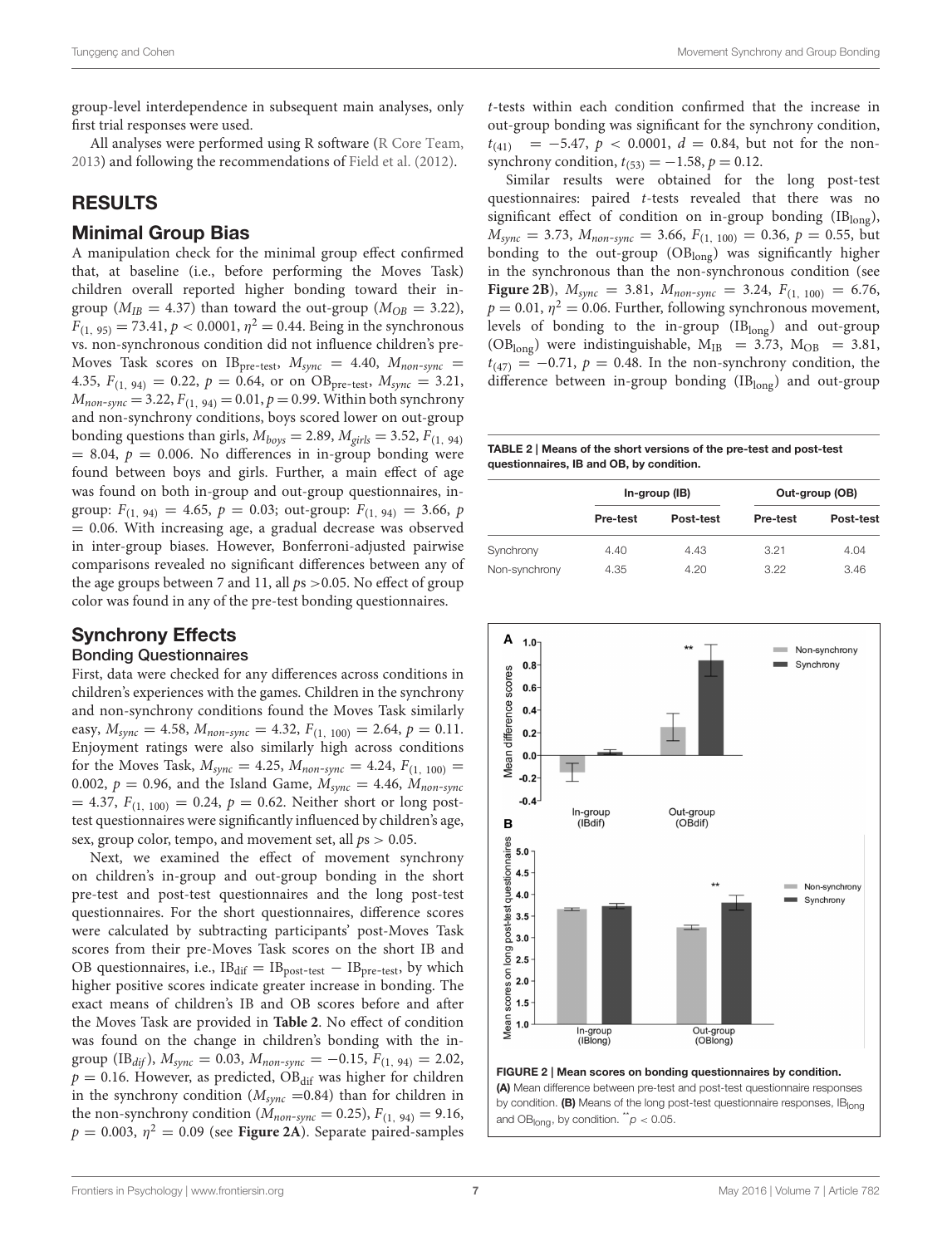bonding (OB<sub>long</sub>) trended in the predicted direction,  $M_{IB}$  = 3.66,  $M_{OB} = 3.\overline{3}4$ ,  $t_{(53)} = 1.72$ ,  $p = 0.09$ ,  $d = 0.23$ .

These results support our hypothesis that, compared to nonsynchronous movement, performing synchronous movements increases out-group bonding among participants. Results are further corroborated by condition-wise differences in the reported success of the in-group and out-group Moves Task performances. Ratings for how successful children thought their own group was in performing the Moves Task did not differ significantly between the conditions,  $M_{sync} = 4.38$ ,  $M_{non-sync}$  $= 4.28, F_{(1, 100)} = 0.27, p = 0.60$ . However, children in the synchrony condition rated the other group as more successful in the Moves Task ( $M_{sync} = 4.15$ ) than did children in the nonsynchrony condition ( $M_{non-sync} = 3.56$ ),  $F_{(1, 100)} = 6.36$ ,  $p = 0.01$ ,  $\eta^2 = 0.06$ .

#### IOS Scales

IOS responses were analyzed using ordinal logistic regression to test the prediction that scores for the out-group would be higher in the synchrony condition than in the non-synchrony condition. Data were checked for the proportional odds assumption; no violation was found for either the in-group IOS,  $X_{(3)}^2 = 5.95$ ,  $p = 0.11$ , or the out-group IOS scale,  $X_{(3)}^2 = 3.35$ ,  $p = 0.34$ . Hence, ordinal logistic regression analyses with condition, age, sex, group color, tempo, and movement set as predictors were conducted. None of the predictors were found to have an effect on children's responses for the in-group IOS scale, all  $ps > 0.05$ . This indicates that condition did not influence how close children felt toward their in-group following the Moves Task, which is in line with the previous questionnaire findings. For the out-group IOS scale, only condition significantly predicted responses; the odds of children in the synchrony condition scoring higher on the out-group IOS scale was 3.98 times that of children in the non-synchrony condition,  $X_{(1)}^2 = 13.52$ ,  $p < 0.0001$ , 97.5% CI, 1.93–8.43. Moreover, within both the synchrony and the nonsynchrony conditions, the differences between in-group and outgroup IOS scores were significant, suggesting that even after synchronous movement performance, some in-group favoritism remained (see **[Figure 3](#page-7-0)**), synchrony condition:  $t_{(47)} = 3.90$ ,  $p \lt 0.001$ ,  $d = 0.56$ ; non-synchrony condition:  $t_{(53)} = 7.83$ ,  $p < 0.0001, d = 1.07.$ 

Finally, children's responses to the final item on the posttest questionnaire (Q48) were assessed. This item asked whether

<span id="page-7-0"></span>

the children would choose in-group or out-group members as playmates for a hypothetical future encounter. No difference was found across conditions,  $X_{(3)}^2 = 5.02$ ,  $p = 0.17$ . **[Table 3](#page-7-1)** shows the descriptive statistics of children's responses to Q48.

#### Island Game

Island Game analyses assessed whether children in the synchrony condition were more likely than children in the non-synchrony condition to choose the "Other Group Island". **[Table 4](#page-8-0)** shows the descriptive statistics of children's Island Game responses by condition. The data did not meet the assumptions of multinomial logistic regression (specifically, the high leverage assumption of multinomial logistic regression, i.e., zero cases in the Nonsynchronous/ the "Other Group Island" cell, as can be seen in **[Table 4](#page-8-0)**). Hence, a chi-square test was run to analyze the effects of condition (synchronous vs. non-synchronous) on children's island choices. The result showed a significant effect of condition with a large effect size,  $X_{(2)}^2 = 13.29$ ,  $p = 0.001$ ,  $\varphi = 0.36$ . Children in the non-synchrony condition were 1.69 times more likely to go to the "Own Group Island" than children in the synchrony condition. Moreover, while no child in the nonsynchrony condition chose to go to the "Other Group Island", 19% of the children in the synchronous condition chose to do so. In both conditions, children were roughly equally likely to choose the middle island. No significant associations were found between children's age, sex, group color, tempo, and movement set and island choices, all  $ps > 0.05$  (see Table S5). These findings align with the questionnaire results above; children's behavioral responses in the Island Game strongly predicted their scores on the out-group IOS Scale,  $F_{(1, 100)} = 12.00$ ,  $p = 0.0008$ ,  $R^2 = 0.11$ , and out-group bonding questionnaire ( $OB_{long}$ ):  $F_{(1, 100)} = 14.51$ ,  $p = 0.0002$ ,  $R^2 = 0.13$ , giving confidence in the Island Game as a novel behavioral measure of social bonding and preference in children.

## **DISCUSSION**

This experiment investigated whether synchronous movement reduces inter-group biases and increases bonding among groups. In line with previous research on minimal group effects, we found that children initially displayed in-group favoritism following group allocation and a brief identitybuilding activity. Subsequent performance of movements in

<span id="page-7-1"></span>

| TABLE 3   Frequencies (n) of children's responses to Question 48 ("If we |
|--------------------------------------------------------------------------|
| came back to do more activities another day, who would you choose to     |
| do them with?") by condition.                                            |

| <b>Response options for Q48</b>                             |          | Synchrony Non-synchrony | Total    |
|-------------------------------------------------------------|----------|-------------------------|----------|
| 2 people from my group                                      | 9(19%)   | 9(17%)                  | 18 (18%) |
| 1 person from my group and<br>1 person from the other group | 10 (21%) | 6(11%)                  | 16 (16%) |
| 2 people from the other group                               | 11 (23%) | 23 (43%)                | 34 (33%) |
| Any 2 people - I don't mind                                 | 18 (37%) | 16 (29%)                | 34 (33%) |

Column percentages are provided in parentheses next to the frequencies.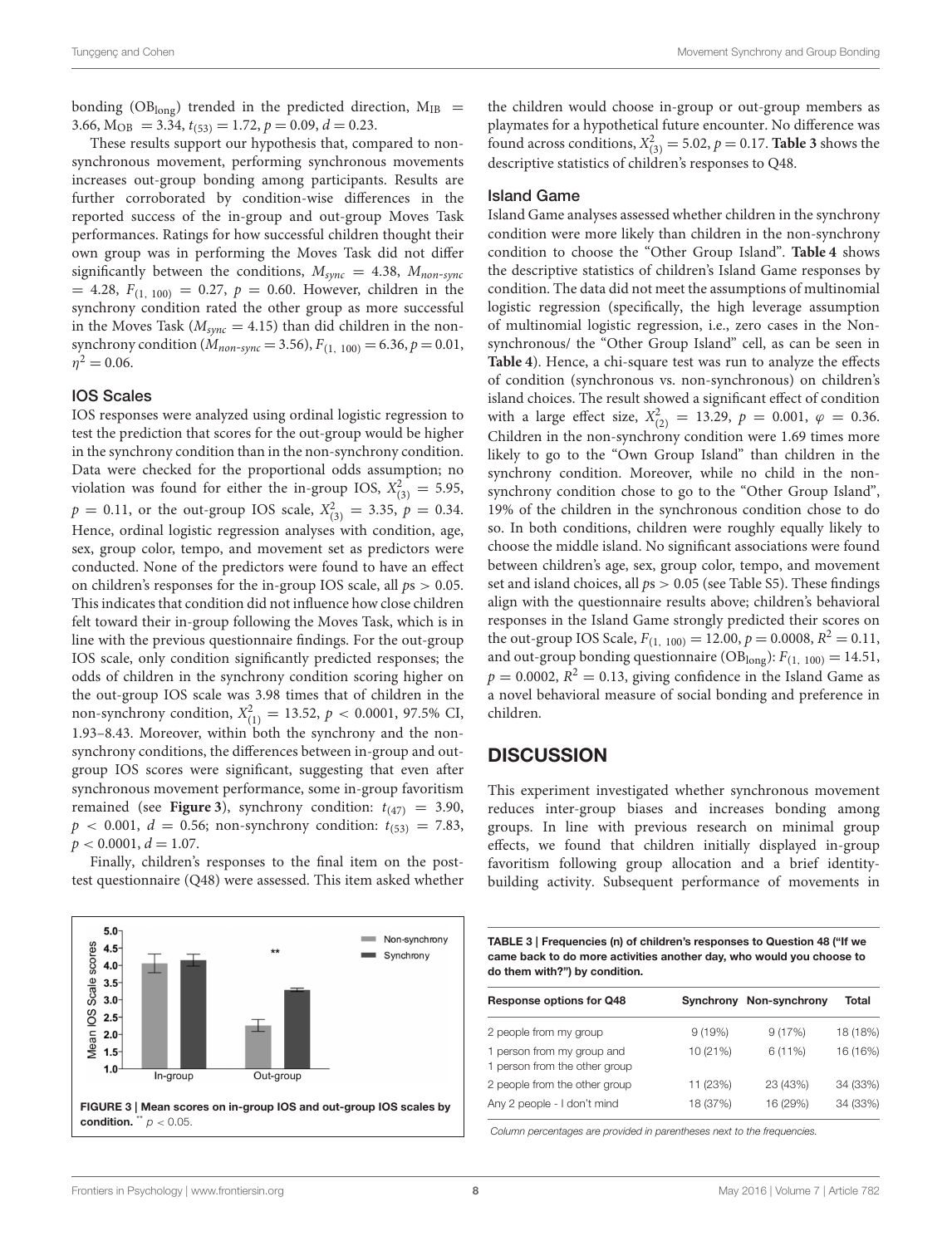<span id="page-8-0"></span>TABLE 4 | Frequencies (n) of children's Island Game responses by condition.

|                                                                                                  | Synchrony | Non-synchrony | Total    |
|--------------------------------------------------------------------------------------------------|-----------|---------------|----------|
| "Own Group Island" (the island<br>closest to own group/furthest from<br>other group)             | 17 (35%)  | 32 (59%)      | 49 (48%) |
| Middle island (the island in the middle,<br>equidistant to both groups and the<br>other islands) | 22 (46%)  | 22 (41%)      | 44 (43%) |
| "Other Group Island" (the island<br>closest to the other group/furthest<br>from own group)       | 9(19%)    | $0(0\%)$      | 9(9%)    |

Column percentages are provided in parentheses next to the frequencies.

synchrony, as compared to non-synchronous movement, with the opposing group significantly increased out-group bonding. After synchronous movement, there was no difference between bonding to the in-group and the out-group, as measured by the long questionnaire items, though pictorial IOS responses suggest some lingering in-group bias in perceived closeness. Importantly, while synchrony appears to have increased outgroup bonding, non-synchrony did not significantly affect bonding toward the out-group. This suggests that merely getting together and moving in the same space has little effect on bonding between groups; rather, it is synchronous movement specifically that brings about a significant positive change.

In addition to questionnaire measures, we also used a novel behavioral measure, the Island Game, as a gauge of social bonding. Analyses from both the questionnaire and behavioral measures revealed greater out-group bonding in the synchrony condition compared to the non-synchrony condition. Since the post-test questionnaires clearly show that in-group bonding was as high after the Moves Task as it was at baseline, the conditionwise effects on Island Game behavior more likely reflect increased out-group bonding, rather than reduced in-group bonding. The Island Game took physical closeness as a proxy for social closeness. This idea finds its roots in established measures of affiliation in primate communities [\(Clay and de Waal, 2013\)](#page-10-27) and in social psychology studies revealing a relation between physical and social closeness [\(IJzerman and Semin, 2010;](#page-10-28) [Fay and Maner,](#page-10-29) [2012\)](#page-10-29). The design was based on playground games that children commonly enjoy and therefore offers high ecological validity [\(Torbert and Schneider, 1993;](#page-11-20) [Pica, 2011\)](#page-10-33). Children's ratings indicate that the game was fun to play. Importantly, behavioral responses in the Island Game strongly predicted self-report measures. Unlike the questionnaire measures, game instructions do not entail or draw attention to group identity or group competition. The Island Game therefore potentially captures implicit aspects of inter-group biases and social closeness. One limitation of the game, however, is the potential for interdependence; after the first trial, children's responses in the following iterations of the game may have been prone to be influenced by other children's choices. Methodological solutions to reduce such influences could be considered in future developments of the design. Alternatively, larger sample sizes could allow multilevel analysis. These observations notwithstanding, convergent findings with the questionnaire responses confirm that the Island Game successfully measures group bonding with a single-trial assessment.

Several psychological mechanisms may play a role in creating the observed positive effects of movement synchrony on group social bonding. Previous research has shown that people who view their partners more positively tend to spontaneously synchronize their movements with them more than do partners with weaker rapport [\(Miles et al., 2010\)](#page-10-34). Moving in synchrony can also lead to increased perceptions of similarity (Wiltermuth and Heath, [2009;](#page-11-1) [Valdesolo and Desteno, 2011;](#page-11-14) Rabinowitch and Knafo-Noam, [2015\)](#page-10-2). Thus, in the current study, performing the same movements in time to the same beats with the outgroup might have enhanced rapport and feelings of similarity, thereby alleviating relative negative bias against the out-group. Synchronous movement also increases perceived entitativity (i.e., having the properties of a single, united entity; [Campbell,](#page-9-7) [1958\)](#page-9-7). People who move synchronously with each other are perceived as having higher entitativity [\(Lakens, 2010\)](#page-10-35) and perceptions of entitativity are mediated by psychological attributions, such as assuming that synchronous partners feel the same, or that they like each other more [\(Lakens and Stel,](#page-10-36) [2011\)](#page-10-36). Similarly, from a first-person perspective, interactants report feeling more connected and as part of the same team upon performing synchronous movements (Wiltermuth and Heath, [2009;](#page-11-1) [Wiltermuth S., 2012;](#page-11-21) [Wiltermuth S. S., 2012;](#page-11-22) [Cohen et al., 2013\)](#page-10-37). The results of the present study support the entitativity account, as evidenced by reports of increased connectedness, togetherness and closeness in the synchrony condition. Thus, movement synchrony potentially forges social bonds and fosters more positive attitudes among synchronizing partners.

From a broader evolutionary perspective, it has been suggested that movement synchrony may have facilitated cooperation in large human societies, where bonding with genetically unrelated individuals presented unique challenges [\(Dunbar and Shultz, 2010\)](#page-10-38). By moving in time to a shared rhythm, personal identities are thought to merge into a unified group identity [\(McNeill, 1995\)](#page-10-39), accompanied by feelings of collective joy [\(Ehrenreich, 2006\)](#page-10-40) and collective effervescence [\(Durkheim, 1915/1965\)](#page-10-41). There is a growing amount of empirical support for the facilitatory effects of movement synchrony on emotion sharing and empathy [\(Cross et al., 2012;](#page-10-42) Valdesolo and Desteno, [2011\)](#page-11-14). Understanding and sharing the emotional states of others promotes pro-social behaviors both in human children [\(Dunfield, 2014\)](#page-10-43) and in non-human primates [\(Melis et al., 2006;](#page-10-44) [Hare et al., 2007\)](#page-10-45). Therefore, movement synchrony may be a fundamental mechanism in social bonding, serving to mitigate emotional tension among individuals and groups and bond them together within a collective identity.

The current study contributes to our understanding of the developmental origins of both intergroup bias and the social bonding effects of synchronous movement. In revealing an effect of synchrony on out-group bonding, the findings shed light on the flexibility of inter-group biases in middle childhood years, an underexplored question in the social developmental literature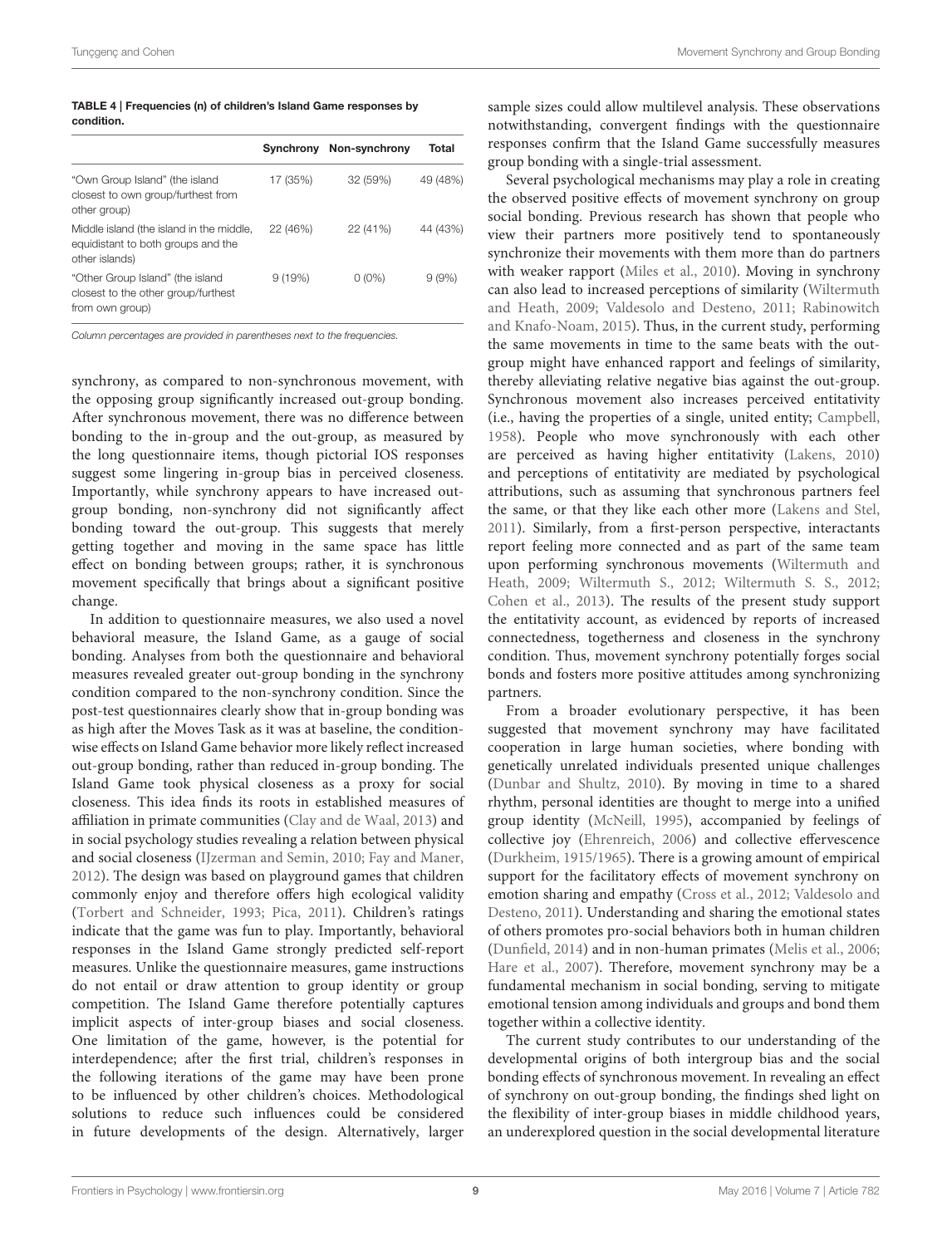(though see: [Hetherington et al., 2014\)](#page-10-15). Notably, at baseline, boys and younger children held a more negative attitude toward the out-group than girls and older children (for similar results, see [Buttelmann and Böhm, 2014\)](#page-9-8). Measures taken after the Moves Task reveal that synchrony also erased these differences. That synchronous movement, but not non-synchronous movement, can have these effects could usefully inform social intervention programs, especially in cases where cohesion across groups is challenged by prior social, cultural or economic divides. In this study, minimal group construction produced differences in reported in- vs. out-group bonding; yet, it should be noted that out-group bonding was still in the positive range of the scale (for comparable results on minimal group studies with children, see: [Nesdale et al., 2004;](#page-10-11) [Dunham et al., 2011\)](#page-10-13). Relatedly, the increase in out-group bonding, as assessed by the questionnaires, was modest and statistical analyses revealed small effect sizes. Therefore, it remains to be seen whether the positive social effects of movement synchrony could mitigate negative sentiment or even hostility toward real-world out-groups where social divides are strongly entrenched.

Different types of synchronous movements included in bonding activities could yield variable effects also. Here, we manipulated both the content of the moves and the timing of the beats to attain maximal difference across conditions. Perhaps changing the timing alone could facilitate out-group bonding, as is shown to be the case in children's dyadic interactions [\(Rabinowitch and Knafo-Noam, 2015;](#page-10-2) [Tunçgenç,](#page-11-18) [2015\)](#page-11-18). Moreover, the movements in the present study were contextualized within a joint physical play context. Previous research has indicated the social benefits of physical activity and exercise in children's play [\(Biddle and Asare, 2011;](#page-9-9) Barkley et al., [2014\)](#page-9-10). In the future, it will be important to explore how the bonding effects of synchrony manifest in other crossgroup contexts, such as musical interactions (e.g., Kirschner and Tomasello, [2010\)](#page-10-46), sport, exercise, and joint physically active play. Finally, it would be productive to investigate how movement synchrony influences bonds across group members in intergroup settings in adults. Despite the vast literature on dyadic social bonding effects of synchrony in adults, there have been

## **REFERENCES**

- <span id="page-9-3"></span>Allport, G. W. (1954). The Nature of Prejudice. New York, NY: Doubleday Anchor Books.
- <span id="page-9-5"></span>Aron, A., Aron, E. N., and Smollan, D. (1992). Inclusion of other in the self scale and the structure of interpersonal closeness. J. Pers. Soc. Psychol. 63, 596–612. doi: 10.1037/0022-3514.63.4.596
- <span id="page-9-0"></span>Bailey, R. (2005). Evaluating the relationship between physical education, sport and social inclusion. Educ. Rev. 57, 71–90. doi: 10.1080/0013191042000 274196
- <span id="page-9-10"></span>Barkley, J. E., Salvy, E. J., Sanders, G. J., Dey, S., Von Carlowitz, K. P., and Williamson, M. L. (2014). Peer influence and physical activity behavior in young children: an experimental study. J. Phys. Act. Health 11, 404–409. doi: 10.1123/jpah.2011-0376
- <span id="page-9-2"></span>Bennett, M., and Sani, F. (2003). The role of target gender and race in children's encoding of category-neutral person information. Br. J. Dev. Psychol. 21, 99–112. doi: 10.1348/0261510033211 64645

relatively fewer studies on synchrony-induced bonding within groups (e.g., [Cohen et al., 2013;](#page-10-37) [Reddish et al., 2013;](#page-11-15) Davis et al., [2015;](#page-10-47) [Tarr et al., 2015\)](#page-11-2). To our knowledge, no study has examined how synchrony influences inter-group dynamics or group-related biases.

From infancy to adulthood, group-based differences strongly influence social preferences, attitudes, and behaviors toward others. In this study, we showed that a brief, fun movement game, when performed in synchrony with an opposing group, led to increased bonding across group divides. The findings advance our understanding of the links between motor, cognitive and social development in middle childhood years. The new behavioral measure developed, the Island Game, as well as the questionnaires used, offer valid, reliable measures of social bonding that are convenient to administer to young children. Results can helpfully inform social and educational interventions that aim to increase social closeness and cooperation in group settings. Future research should continue to investigate the mechanisms by which movement synchrony forges social bonds, the range of contexts and activities in which these effects work, and the relevance of synchrony for interventions across real-world divides.

## AUTHOR CONTRIBUTIONS

BT and EC designed the study, analyzed the data and wrote the paper; BT collected the data.

## FUNDING

This research was supported by a British Academy Fellowship to EC (No. MD130076).

## SUPPLEMENTARY MATERIAL

The Supplementary Material for this article can be found [online at: http://journal.frontiersin.org/article/10.3389/fpsyg.](http://journal.frontiersin.org/article/10.3389/fpsyg.2016.00782) 2016.00782

- <span id="page-9-9"></span>Biddle, S. J. H., and Asare, M. (2011). Physical activity and mental health in children and adolescents: a review of reviews. Br. J. Sports Med. 45, 886–895. doi: 10.1136/bjsports-2011-090185
- <span id="page-9-8"></span>Buttelmann, D., and Böhm, R. (2014). The ontogeny of the motivation that underlies in-group bias. Psychol. Sci. 25, 921–927. doi: 10.1177/0956797613 516802
- <span id="page-9-1"></span>Buttelmann, D., Zmyj, N., Daum, M., and Carpenter, M. (2013). Selective imitation of in-group over out-group members in 14-month-old infants. Child Dev. 84, 422–428. doi: 10.1111/j.1467-8624.2012.01860.x
- <span id="page-9-6"></span>Cameron, L., Rutland, A., Douch, R., and Brown, R. (2006). Changing children's intergroup attitudes toward refugees: Testing different models of extended contact. Child Dev. 77, 1208–1219. doi: 10.1111/j.1467-8624.2006.00929.x
- <span id="page-9-7"></span>Campbell, D. T. (1958). Common fate, similarity, and other indices of the status of aggregates of persons as social entities. Behav. Sci. 3, 14–25. doi: 10.1002/bs.3830030103
- <span id="page-9-4"></span>Carpenter, M., Uebel, J., and Tomasello, M. (2013). Being mimicked increases prosocial behavior in 18-month-old infants. Child Dev. 84, 1511–1518. doi: 10.1111/cdev.12083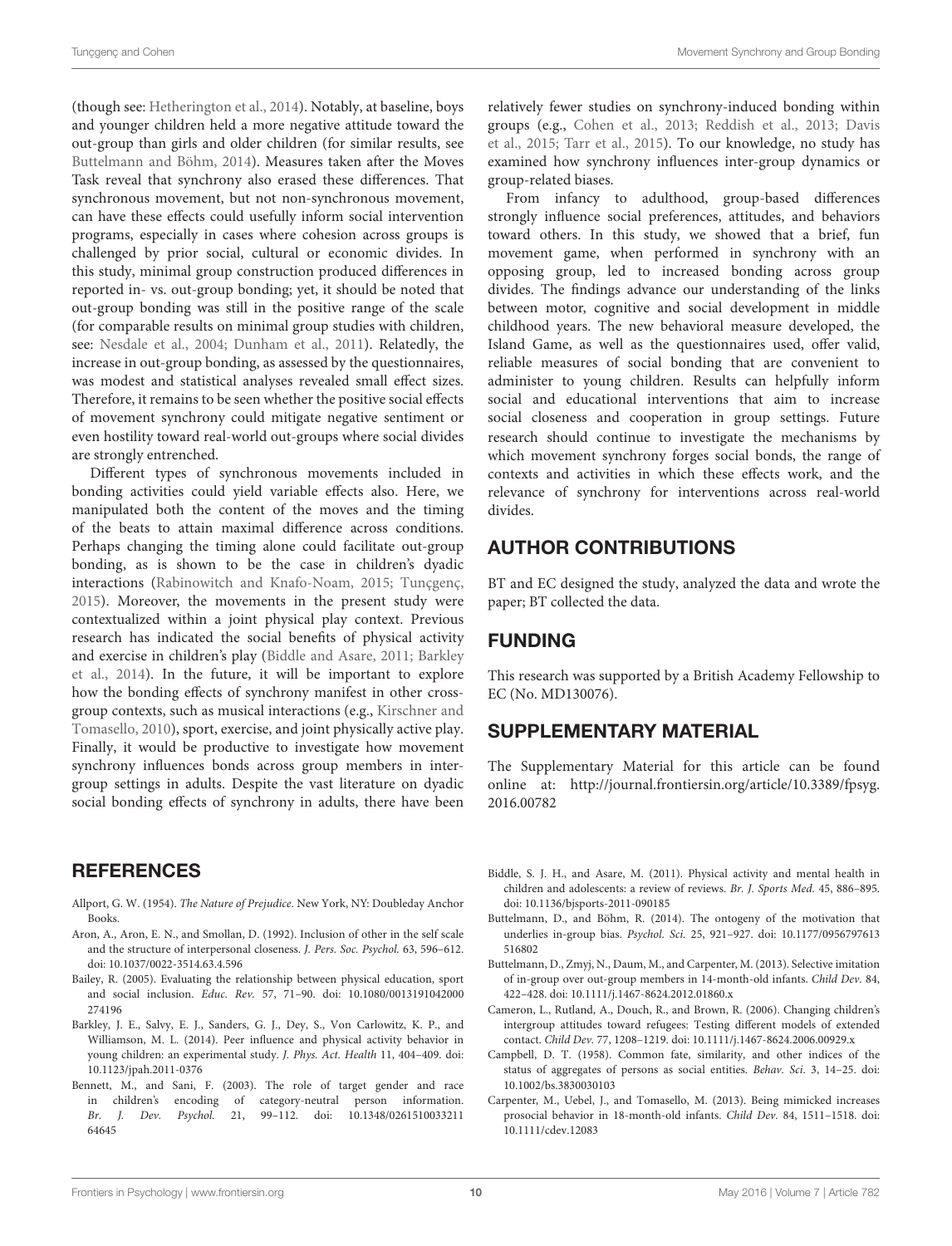- <span id="page-10-1"></span>Cirelli, L. K., Einarson, K. M., and Trainor, L. J. (2014a). Interpersonal synchrony increases prosocial behavior in infants. Dev. Sci. 17, 1003–1011. doi: 10.1111/desc.12193
- <span id="page-10-24"></span>Cirelli, L. K., Wan, S. J., and Trainor, L. J. (2014b). Fourteen-month-old infants use interpersonal synchrony as a cue to direct helpfulness. Philos. Trans. R. Soc. Lond. B Biol. Sci. 369:20130400. doi: 10.1098/rstb.2013.0400
- <span id="page-10-27"></span>Clay, Z., and de Waal, F. B. M. (2013). Bonobos respond to distress in others: consolation across the age spectrum. PLoS ONE 8:e55206. doi: 10.1371/journal.pone.0055206
- <span id="page-10-37"></span>Cohen, E., Mundry, R., and Kirschner, S. (2013). Religion, synchrony, and cooperation. Rel. Brain Behav. 4, 37–41. doi: 10.1080/2153599X.2012.741075
- <span id="page-10-42"></span>Cross, I., Laurence, F., and Rabinowitch, T. (2012). "Empathy and creativity in group musical practices: Towards a concept of empathic creativity," in The Oxford Handbook of Music Education, eds G. E. McPherson and G. Welch (Oxford: Oxford University Press), 337–353.
- <span id="page-10-17"></span>Crystal, D. S., Killen, M., and Ruck, M. (2008). It is who you know that counts: intergroup contact and judgments about race-based exclusion. Br. J. Dev. Psychol. 26, 51–70. doi: 10.1348/026151007X198910
- <span id="page-10-47"></span>Davis, A., Taylor, J., and Cohen, E. (2015). Social bonds and exercise: Evidence for a reciprocal relationship. PLoS ONE 10:e0136705. doi: 10.1371/journal.pone.0136705
- <span id="page-10-19"></span>Dillon, S. (2006). Assessing the positive influence of music activities in community development programs. Music Educ. Res. 8, 267–280. doi: 10.1080/14613800600 779543
- <span id="page-10-30"></span>Drake, C., Jones, M. R., and Baruch, C. (2000). The development of rhythmic attending in auditory sequences: attunement, referent period, focal attending. Cognition 77, 251–288. doi: 10.1016/S0010-0277(00)00106-2
- <span id="page-10-38"></span>Dunbar, R. I. M., and Shultz, S. (2010). Bondedness and sociality. Behaviour 14, 775–803. doi: 10.1163/000579510X501151
- <span id="page-10-43"></span>Dunfield, K. A. (2014). A construct divided: prosocial behavior as helping, sharing, and comforting subtypes. Front. Psychol. 5:958. doi: 10.3389/fpsyg.2014. 00958
- <span id="page-10-13"></span>Dunham, Y., Baron, A. S., and Carey, S. (2011). Consequences of "minimal" group affiliations in children. Child Dev. 82, 793–811. doi: 10.1111/j.1467- 8624.2011.01577.x
- <span id="page-10-10"></span>Dunham, Y., Chen, E. E., and Banaji, M. R. (2013). Two signatures of implicit intergroup attitudes: developmental invariance and early enculturation. Psychol. Sci. 24, 860–868. doi: 10.1177/0956797612463081
- <span id="page-10-41"></span>Durkheim, E. (1915/1965). The Elementary Forms of the Religious Life, (Trans. J. W Swain). New York, NY: Free Press.
- <span id="page-10-40"></span>Ehrenreich, B. (2006). Dancing in the Streets: A History of Collective Joy. New York, NY: Metropolitan.
- <span id="page-10-29"></span>Fay, A. J., and Maner, J. K. (2012). Warmth, spatial proximity, and social attachment: the embodied perception of a social metaphor. J. Exp. Soc. Psychol. 48, 1369–1372. doi: 10.1016/j.jesp.2012.05.017
- <span id="page-10-18"></span>Feddes, A. R., Noack, P., and Rutland, A. (2009). Direct and extended friendship effects on minority and majority children's interethnic attitudes: a longitudinal study. Child Dev. 80, 337–390. doi: 10.1111/j.1467-8624.2009. 01266.x
- <span id="page-10-32"></span>Field, A., Miles, J., and Field, Z. (2012). Discovering Statistics Using R. London: SAGE Publications Ltd.
- <span id="page-10-4"></span>Fiske, S. T. (2002). What we know now about bias and intergroup conflict, the problem of the century. Curr. Dir. Psychol. Sci. 11, 123–128. doi: 10.1111/1467- 8721.00183
- <span id="page-10-25"></span>Glass, J. S., and Benshoff, J. M. (2002). Facilitating group cohesion among adolescents through challenge course experiences. J. Exp. Educ. 25, 268–277. doi: 10.1177/105382590202500204
- <span id="page-10-45"></span>Hare, B., Melis, A. P., Woods, V., Hastings, S., and Wrangham, R. (2007). Tolerance allows bonobos to outperform chimpanzees on a cooperative task. Curr. Biol. 17, 619–623. doi: 10.1016/j.cub.2007.02.040
- <span id="page-10-15"></span>Hetherington, C., Hendrickson, C., and Koenig, M. (2014). Reducing an ingroup bias in preschool children: the impact of moral behavior. Dev. Sci. 17, 1042–1049. doi: 10.1111/desc.12192
- <span id="page-10-3"></span>Hewstone, M., Rubin, M., and Willis, H. (2002). Intergroup bias. Annu. Rev. Psychol. 53, 575–604. doi: 10.1146/annurev.psych.53.100901.135109
- <span id="page-10-28"></span>IJzerman, H., and Semin, G. R., (2010). Temperature perceptions as a ground for social proximity. J. Exp. Soc. Psychol. 46, 867–873. doi: 10.1016/j.jesp.2010.07.015
- <span id="page-10-12"></span>Jordan, J. J., Mcauliffe, K., and Warneken, F. (2014). Development of in-group favoritism in children's third-party punishment of selfishness. Proc. Natl. Acad. Sci. U.S.A. 111, 1–6. doi: 10.1073/pnas.1402280111
- <span id="page-10-5"></span>Kelly, D. J., Quinn, P. C., Slater, A. M., Lee, K., Gibson, A., Smith, M., et al. (2005). Three-month-olds, but not newborns, prefer own-race faces. Dev. Sci. 8, F31–F36. doi: 10.1111/j.1467-7687.2005.0434a.x
- <span id="page-10-7"></span>Kinzler, K. D., Dupoux, E., and Spelke, E. S. (2007). The native language of social cognition. Proc. Natl. Acad. Sci. U.S.A. 104, 12577–12580. doi: 10.1073/pnas.0705345104
- <span id="page-10-0"></span>Kinzler, K. D., Shutts, K., and Correll, J. (2010). Priorities in social categories. Eur. J. Soc. Psychol. 40, 581–592. doi: 10.1002/ejsp.739
- <span id="page-10-8"></span>Kinzler, K. D., Shutts, K., Dejesus, J., and Spelke, E. S. (2009). Accent trumps race in guiding children's social preferences. Soc. Cogn. 27, 1–11. doi: 10.1521/soco.2009.27.4.623
- <span id="page-10-46"></span>Kirschner, S., and Tomasello, M. (2010). Joint music making promotes prosocial behavior in 4-year-old children. Evol. Hum. Behav. 31, 354–364. doi: 10.1016/j.evolhumbehav.2010.04.004
- <span id="page-10-35"></span>Lakens, D. (2010). Movement synchrony and perceived entitativity. J. Exp. Soc. Psychol. 46, 701–708. doi: 10.1016/j.jesp.2010.03.015
- <span id="page-10-36"></span>Lakens, D., and Stel, M. (2011). If they move in sync, they must feel in sync: movement synchrony leads to attributions of rapport and entitativity. Soc. Cogn. 29, 1–14. doi: 10.1521/soco.2011.29.1.1
- <span id="page-10-22"></span>Launay, J., Dean, R. T., and Bailes, F. (2013). Synchronization can influence trust following virtual interaction. Exp. Psychol. 60, 53–63. doi: 10.1027/1618- 3169/a000173
- <span id="page-10-6"></span>Legerstee, M., Anderson, D., and Schaffer, A., (1998). Five- and eight-month-old infants recognize their faces and voices as familiar and social stimuli. Child Dev. 69, 37–50. doi: 10.1111/j.1467-8624.1998.tb06131.x
- <span id="page-10-14"></span>MacDonald, K., Schug, M., Chase, E., and Barth, H. (2013). My people, right or wrong? Minimal group membership disrupts preschoolers' selective trust. Cogn. Dev. 28, 247–259. doi: 10.1016/j.cogdev.2012.11.001
- <span id="page-10-20"></span>Marsh, K. (2012). "The beat will make you be courage": the role of a secondary school music program in supporting young refugees and newly arrived immigrants in Australia. Res. Stud. Music Educ. 34, 93–111. doi: 10.1177/13211 03X12466138
- <span id="page-10-9"></span>Martin, C. L., Fabes, R. A., Evans, S. M., and Wyman, H. (1999). Social cognition on the playground: children's beliefs about playing with girls versus boys and their relations to sex segregated play. J. Soc. Pers. Relat. 16, 751–771.
- <span id="page-10-26"></span>Martin, L. J., Carron, A. V., Eys, M.A., and Loughead, T. M. (2012). Development of a cohesion inventory for children's sport teams. Group Dyn. Theory Res. Practice 16, 68–79. doi: 10.1037/a0024691
- <span id="page-10-31"></span>McAuley, D. J., Jones, M. R., Holub, S., Johnston, H. M., and Miller, N. S. (2006). The time of our lives: life span development of timing and event tracking. J. Exp. Psychol. Gen. 135, 348–367. doi: 10.1037/0096-3445.135.3.348
- <span id="page-10-16"></span>McGlothlin, H., and Killen, M. (2006). Intergroup attitudes of European American children attending ethnically homogeneous schools. Child Dev. 77, 1375–1386. doi: 10.1111/j.1467-8624.2006.00941.x
- <span id="page-10-39"></span>McNeill, W. H. (1995). Keeping Together in Time: Dance and Drill in Human History. Cambridge, MA: Harvard University Press.
- <span id="page-10-44"></span>Melis, A. P., Hare, B., and Tomasello, M. (2006). Engineering cooperation in chimpanzees: tolerance constraints on cooperation. Anim. Behav. 72, 275–286. doi: 10.1016/j.anbehav.2005.09.018
- <span id="page-10-34"></span>Miles, L. K., Griffiths, J. L., Richardson, M. J., and Macrae, C. N. (2010). Too late to coordinate: contextual influences on behavioral synchrony. Eur. J. Soc. Psychol. 40, 52–60. doi: 10.1002/ejsp.721
- <span id="page-10-23"></span>Miles, L. K., Lumsden, J., Richardson, M. J., and Macrae, N. C. (2011). Do birds of a feather move together? Group membership and behavioral synchrony. Exp. Brain Res. 211, 495–503. doi: 10.1007/s00221-011-2641-z
- <span id="page-10-11"></span>Nesdale, D., Durkin, K., Maass, A., and Griffiths, J. A. (2004). Group status, outgroup ethnicity and children's ethnic attitudes. Appl. Dev. Psychol. 25, 237–251. doi: 10.1016/j.appdev.2004.02.005

<span id="page-10-33"></span>Pica, R. (2011). Helping children cooperate. Young Child. 66, 60–61.

- <span id="page-10-21"></span>Rabinowitch, T.-C., Cross, I., and Burnard, P. (2012). Long-term musical group interaction has a positive influence on empathy in children. Psychol. Music 41, 484–498. doi: 10.1177/0305735612440609
- <span id="page-10-2"></span>Rabinowitch, T.-C., and Knafo-Noam, A. (2015). Synchronous rhythmic interaction enhances children's perceived similarity and closeness towards each other. PLoS ONE 10:e0120878. doi: 10.1371/journal.pone.0120878